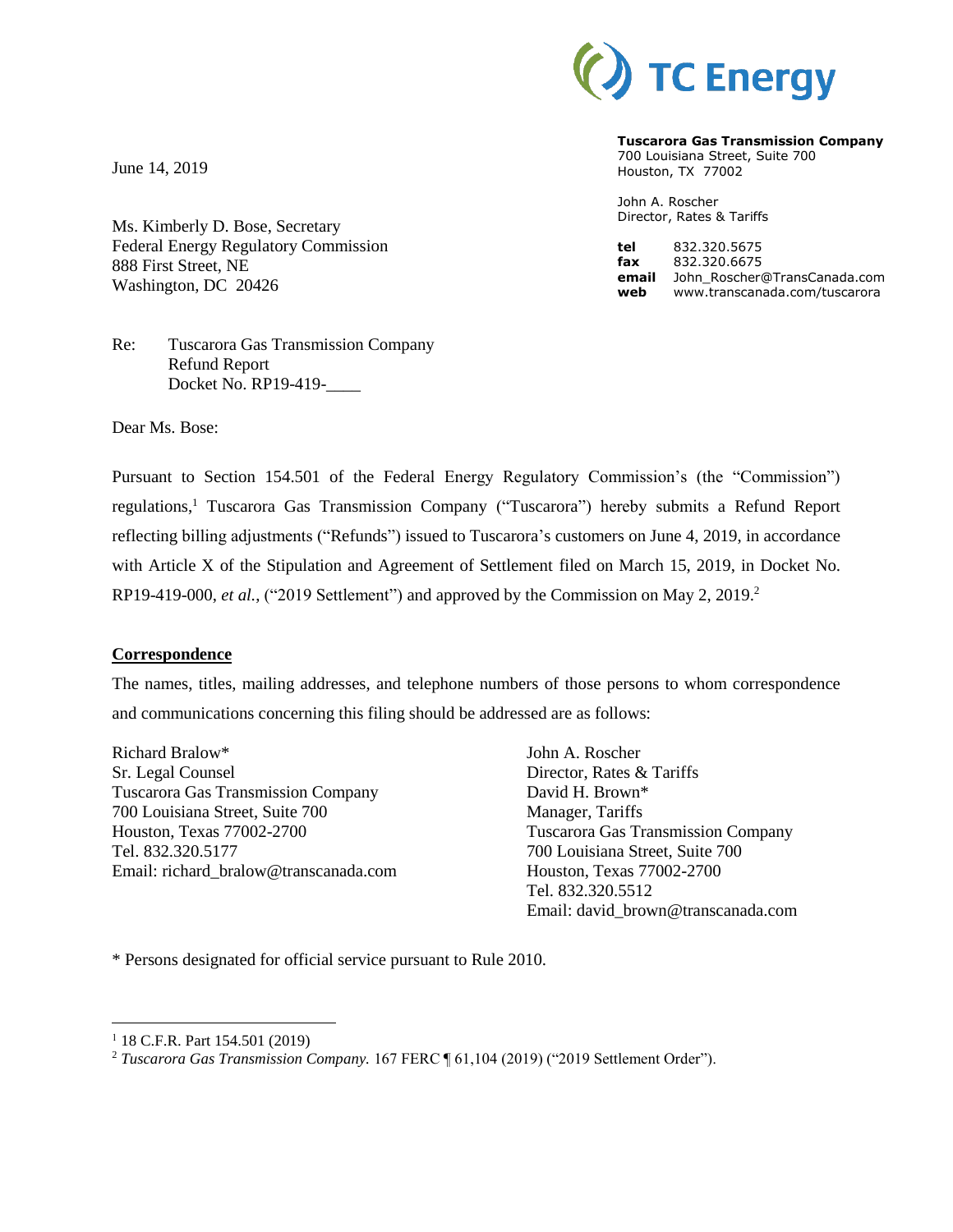### **Statement of Nature, Reasons, and Basis for Filing**

On March 15, 2019, in Docket No. RP19-419-002, Tuscarora submitted the 2019 Settlement to resolve all issues related to its Form No. 501-G Filing and Limited Section 4 Income Tax Rate Reduction Filing ("Limited Section 4 Filing") proceedings. <sup>3</sup> Article VI of the 2019 Settlement provides for, among other things, a modification of the rates established in the Limited Section 4 Filing, effective February 1, 2019. Accordingly, on March 15, 2019, in Docket No. RP19-419-001, Tuscarora filed a motion to place interim rates into effect on February 1, 2019 ("Interim Rate Filing"). In accordance with Article VI of the 2019 Settlement, the Interim Rate Filing reduced the delivery charge applicable under Rate Schedules FT, LFS, IT, and PL. The Commission's 2019 Settlement Order approved the 2019 Settlement, accepted the Interim Rate Filing, and terminated Tuscarora's Form No. 501-G proceeding.<sup>4</sup>

To comply with the billing adjustment provision of Article X of the 2019 Settlement, on June 4, 2019 Tuscarora issued its May 2019 invoices reflecting Refunds and applicable interest associated with the difference between the delivery charge invoiced during February 2019 through April 2019 and the delivery charge established in the Interim Rate Filing.

## **Refund Report**

In accordance with Section 154.501 of the Commission's regulations, the Refund Report submitted herein provides detail of the Refunds made by Tuscarora to its customers on June 4, 2019.

## **Materials Enclosed**

 $\overline{a}$ 

In accordance with the applicable provisions of Section 154.501(e) of the Commission's regulations, Tuscarora is submitting the following:

- 1. This transmittal letter;
- 2. summary of rate Refunds (Appendix A);
- 3. summary statement of Refunds (Appendix B);
- 4. calculation of Refund principle (Appendix C); and
- 5. calculation of interest (Appendix D).

<sup>3</sup> The Form No. 501-G and Limited Section 4 Income Tax Rate Reduction filings were submitted to the Commission on December 6, 2018, in Docket Nos. RP19-416-000 and RP19-419-000, respectively. Tuscarora's Limited Section 4 Filing provided for a reduction in the currently effective Phase I rates, effective on February 1, 2019 ("Limited Section 4 Filing Rates").

<sup>4</sup> *Tuscarora Gas Transmission Company.* 167 FERC ¶ 61,104 (2019).